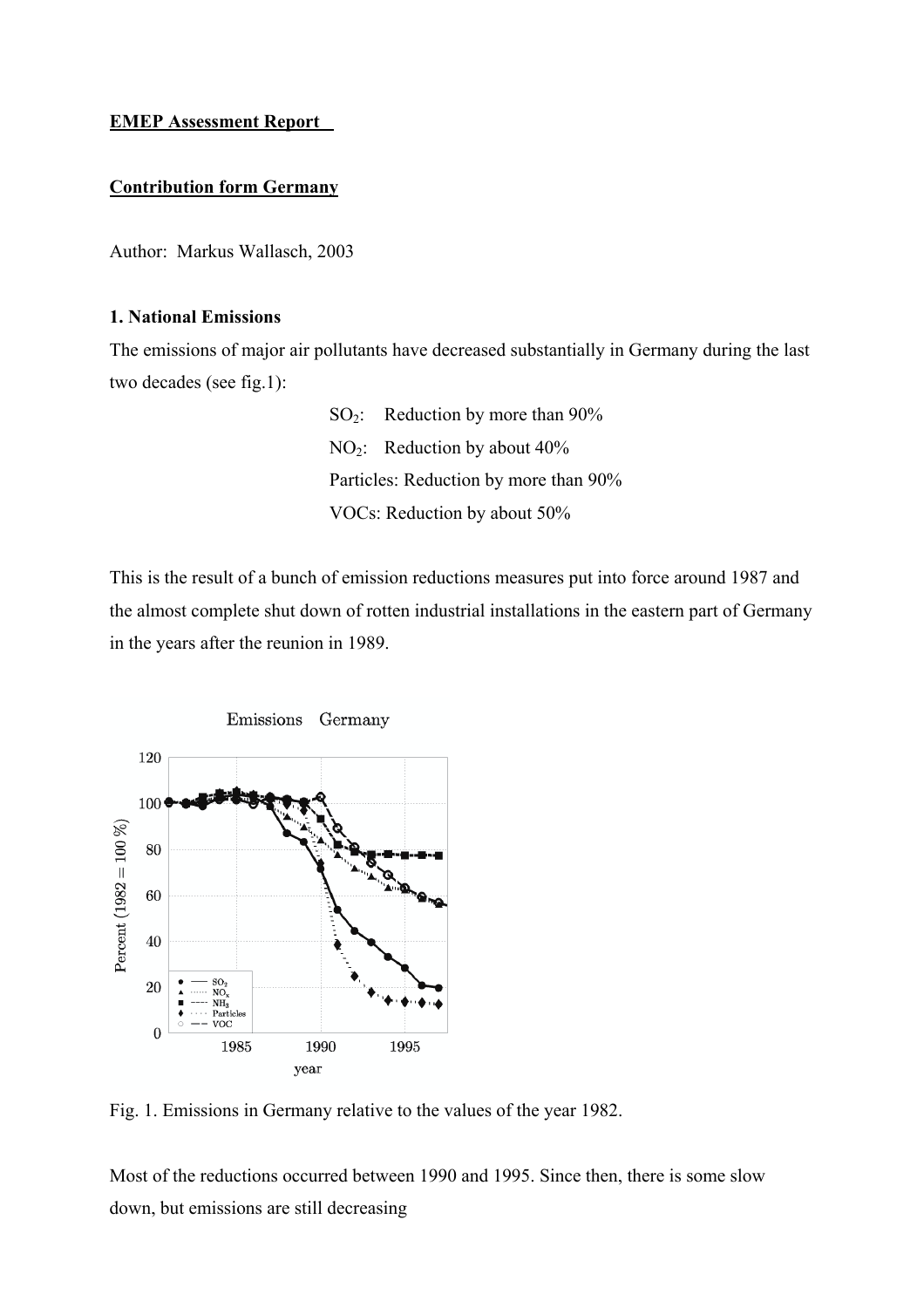## **2. SO2 and NO2**

The concentrations of  $SO_2$  and  $NO_2$  have changed accordingly to the emissions. As can be seen from fig 2. and 3., they are dominated by downward trends:

SO<sub>2</sub>: approximately a factor of 10 since 1980,

NO<sub>2</sub>: approximately a factor of 2 since 1980.

Additionally, events of very high concentrations of  $SO<sub>2</sub>$ , which have been observed frequently in the 80's during certain meteorological conditions, have almost vanished. The trends are site dependent: Lowland sites show more pronounced trends than mountain sites. As the mountain sites have much lower concentrations over the whole period than lowland sites, this means, that the spread between different sites/areas is much smaller now than it has been in the mid 80's, i.e. the concentration fields are spatially more homogenous now.



Fig 2. Sulphur dioxide concentration in Germany. Combined results from 8 sites.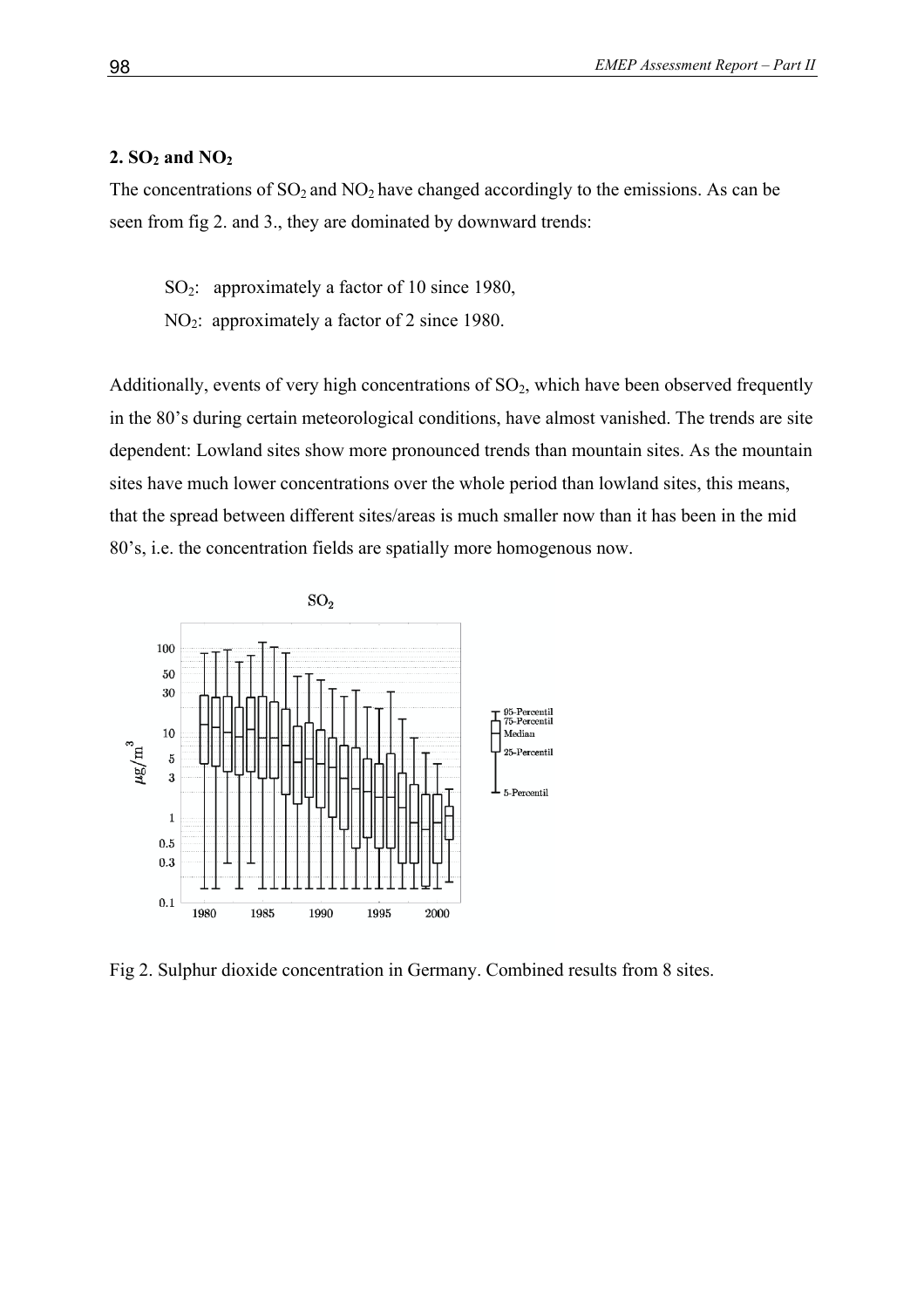

Fig 3. Nitrogen dioxide concentration in Germany. Combined results from 8 sites.

The timing and amount of the trends for  $SO_2$  and  $NO_2$  can be explained reasonably well for individual sites by the EMEP gridded emissions and the trajectory climatology for the sites (Fig 4. a-d, for technical details see appendix). For  $SO<sub>2</sub>$  the relative change in concentration seems to be larger than the relative change of the emissions, which may be an indication of non-linearity in the degrading process.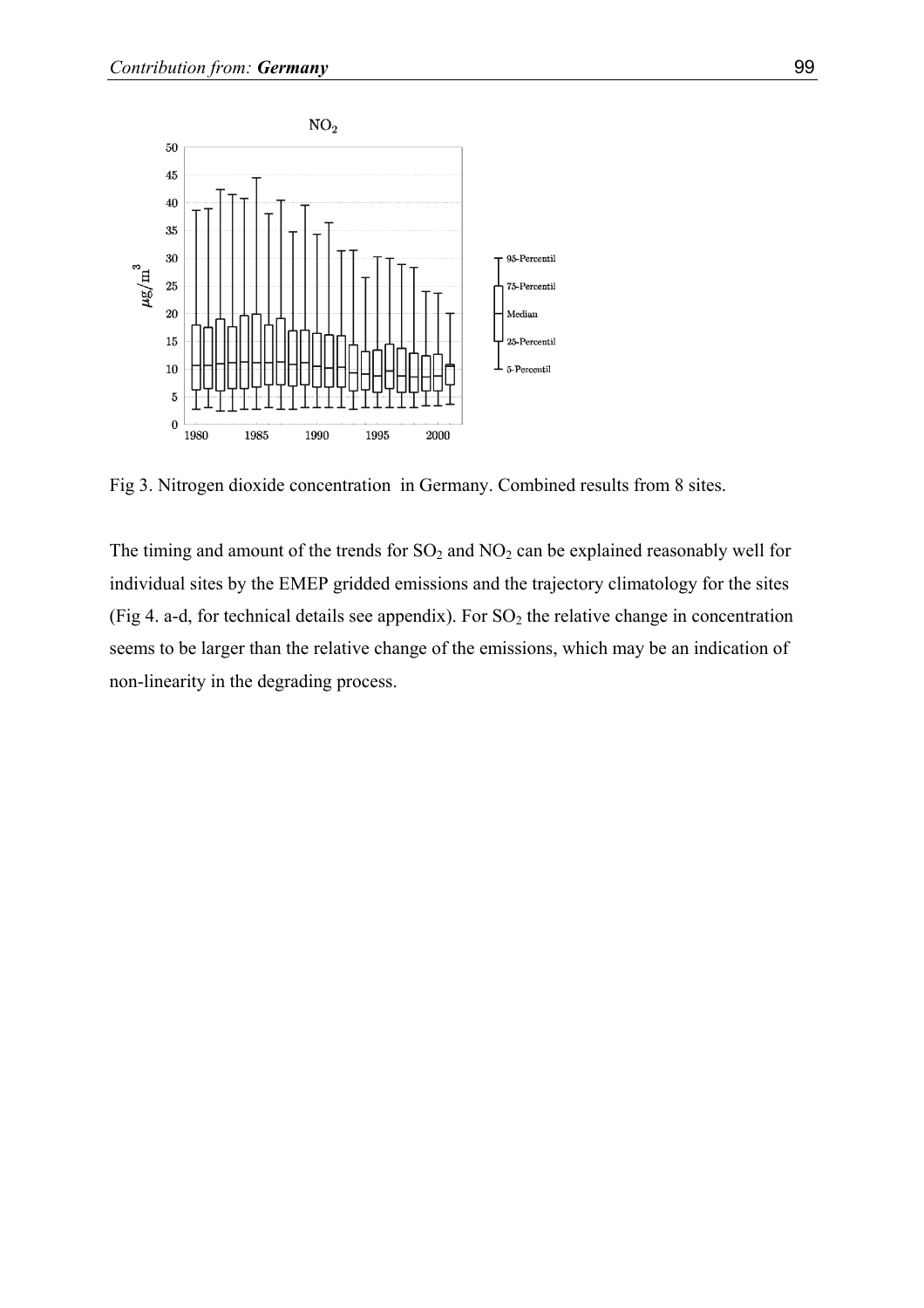



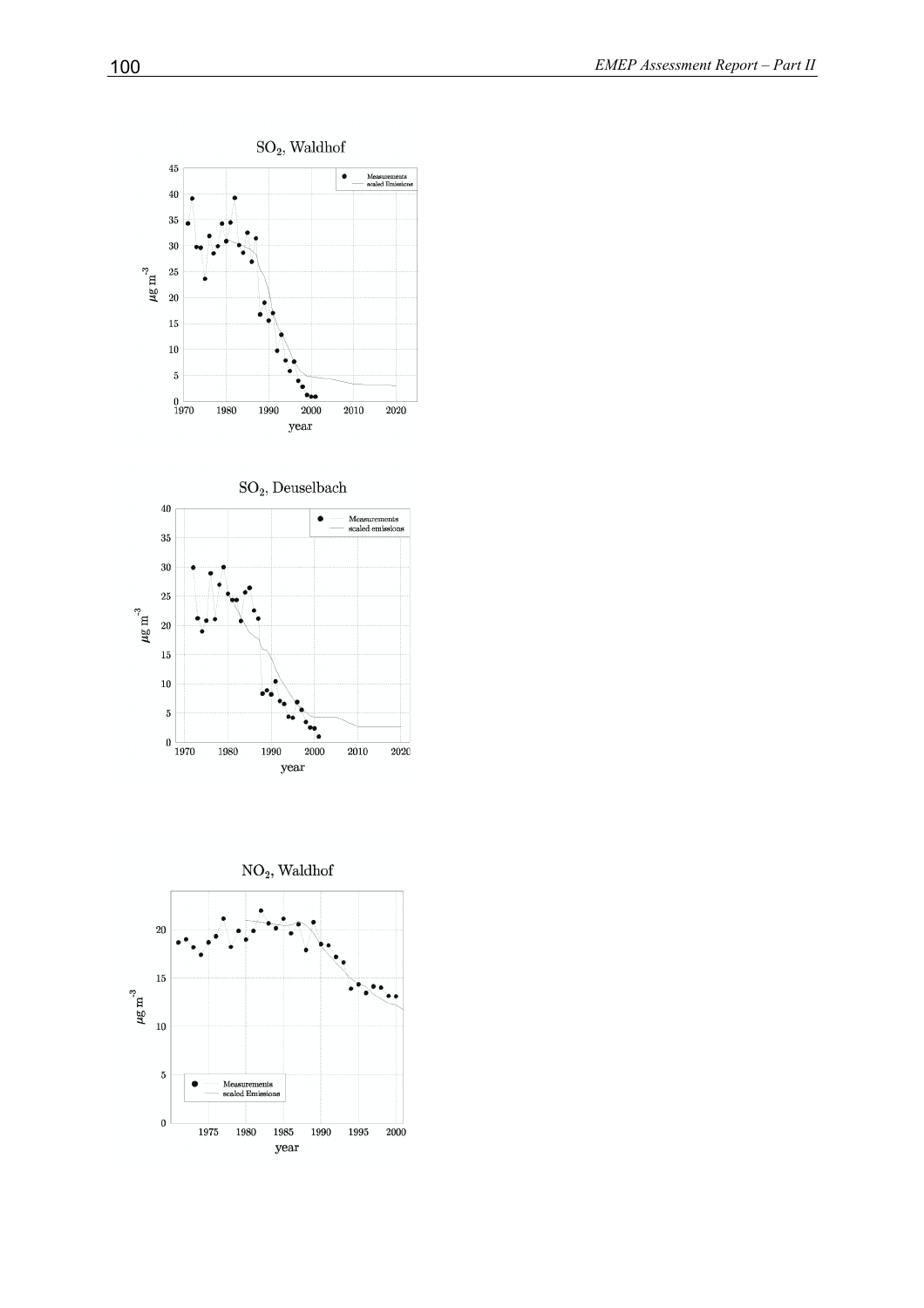

Fig. 4 a-d. Trends for  $SO_2$  and  $NO_2$  for two German EMEP sites compared to trajectory weighted emissions (see text for details)

## **3. Ions in Precipitation**

The development of the concentrations in precipitation between 1985 and 2000 is compound dependent (Fig. 5. to 8.):

| Sulphate: | Downward trend, about a factor of 2 |
|-----------|-------------------------------------|
| $H^+$     | Downward trend, about a factor of 2 |
| Nitrate:  | Very weak downward trend            |
|           | Ammonium: Very weak downward trend  |

The trends for sulphate and acidity (expressed as  $H^+$ -concentration) are substantial but for the nitrogen compounds they are less obvious. The trend for sulphate is much smaller than expected from the  $SO_2$ - emissions if one assumes a linear relation between emissions and sulphate concentration in precipitation. In general for all ions, the trends are more pronounced for the peak values than for the averages.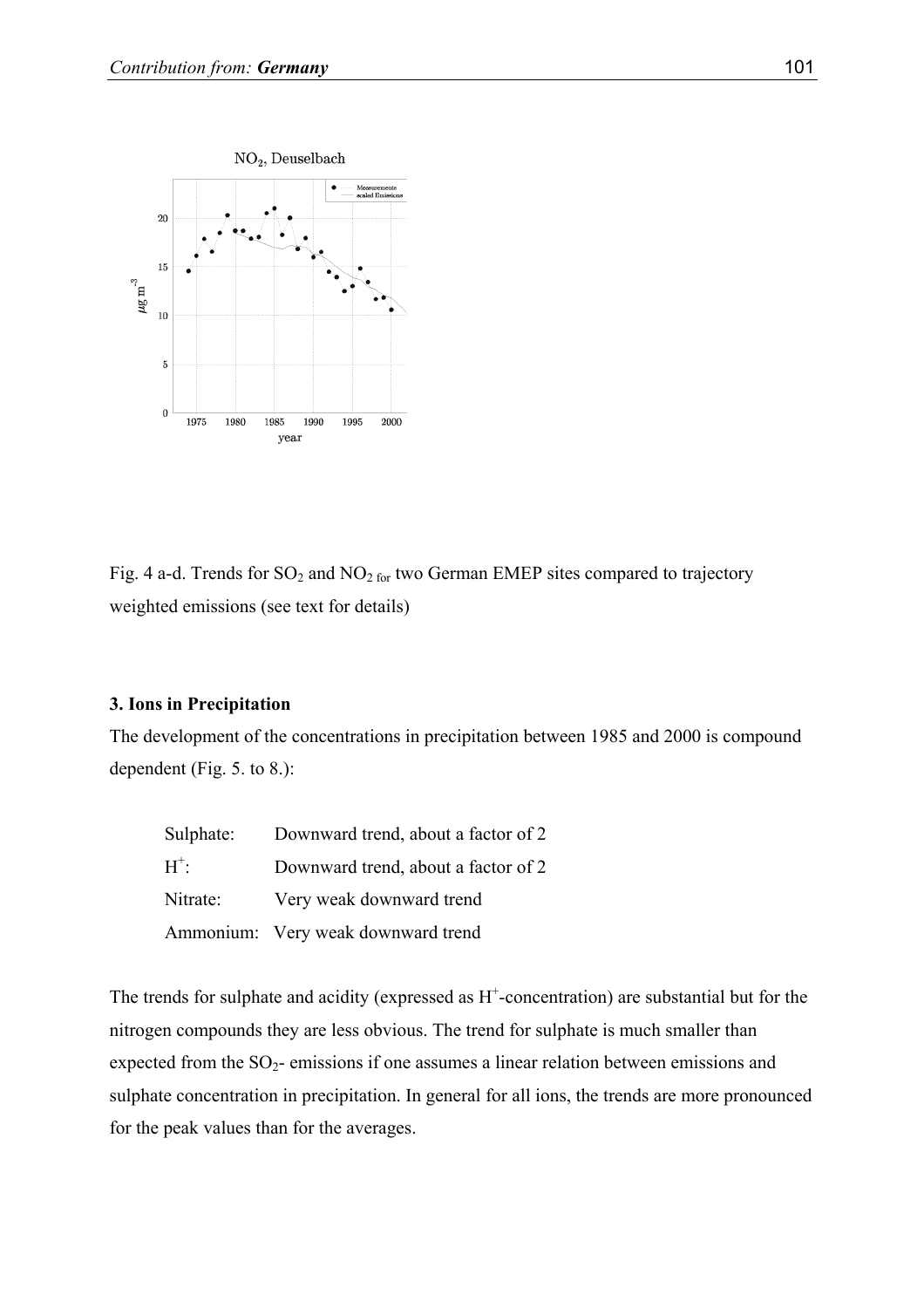

Fig 5. Sulfate in precipitation. Combined results from 8 sites.



Fig 6. Hydrogen-ion concentration in precipitation. Combined results from 8 sites.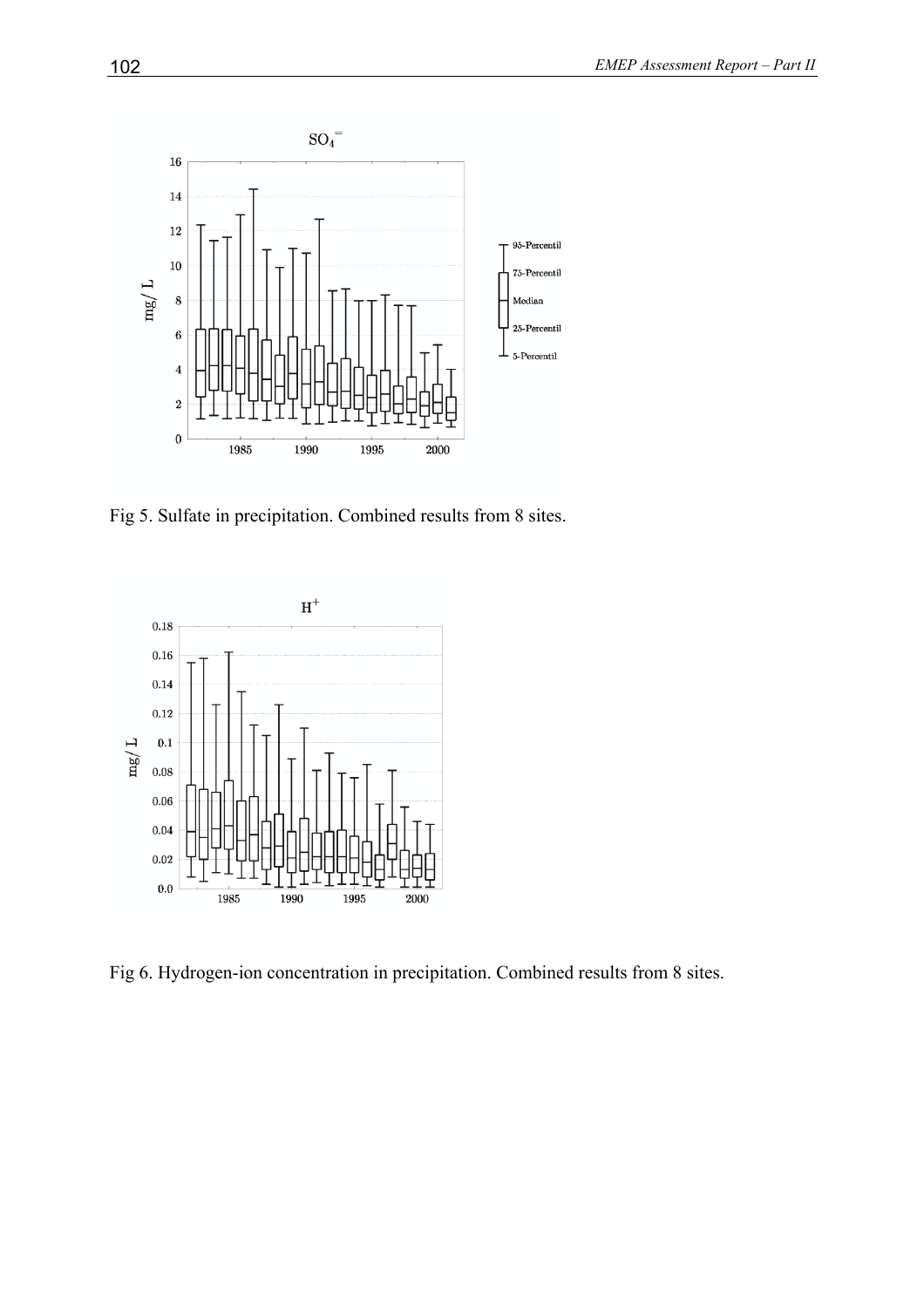![](_page_6_Figure_1.jpeg)

Fig. 7. Nitrate in precipitation in Germany. Combined results from 8 sites.

![](_page_6_Figure_3.jpeg)

Fig. 9 Ammonium in precipitation in Germany. Combined results from 8 sites.

# **4. Ozone**

Ozone as an air pollutant is characterized by episodic events of high concentrations occurring regionally under certain meteorological conditions. The comparatively coarse network of EMEP-sites thus may not be able to cover important features of the ozone concentration field.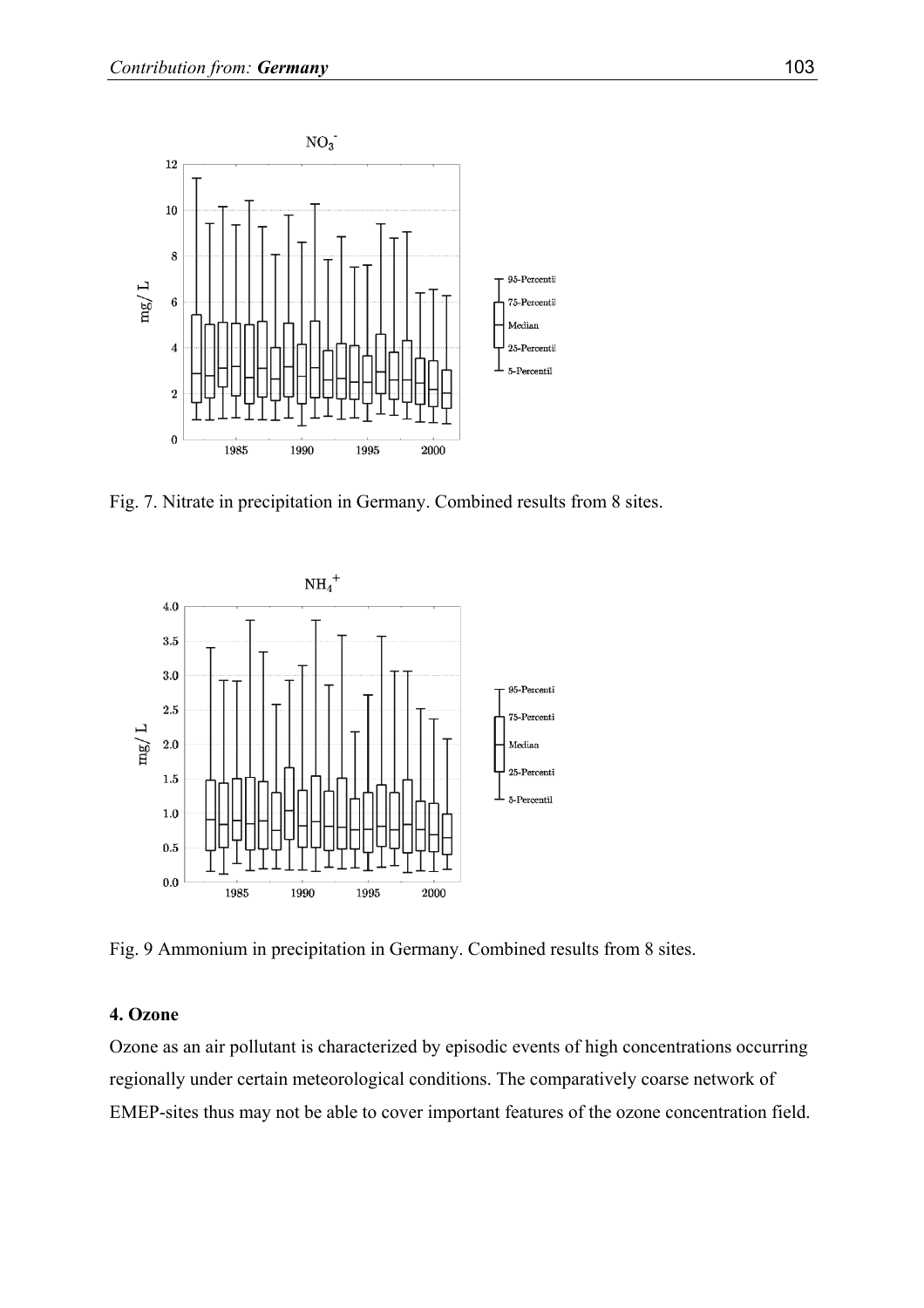For that reason, the assessment of ozone is augmented by data from a far larger network of sites. For the German EMEP sites there is no obvious trend in ozone, at most there may be some indication of a weak upward trend for medium concentrations (Fig. 9.). The combined results from about 300 (number varies from year to year) ozone sites in Germany between 1990 and 1997 reveal a much clearer picture (Fig. 10.): Pronounced downward trends for the high and very high percentiles of the frequency distribution of daily ozone maxima together with an obvious upward trend for low and medium percentiles. The downward trends of the high percentiles can be explained by the decreasing concentrations of the precursors  $(NO<sub>x</sub>$  and  $VOCs)$ , which does result in less efficient photochemical ozone production. The upward trends of the lower percentiles can also be attributed to decreasing NO: The titration of ozone by NO is the dominant impact of  $NO<sub>x</sub>$  on ozone during meteorological conditions, which are not favourable for photochemical ozone production. Therefore, lower NO means a lower efficiency of titration, which in turn leads to higher ozone concentrations under those conditions. There may also be an underlying upward trend of the hemispheric background ozone.

![](_page_7_Figure_2.jpeg)

Fig. 9. Ozone concentration in Germany. Combined values from 8 sites.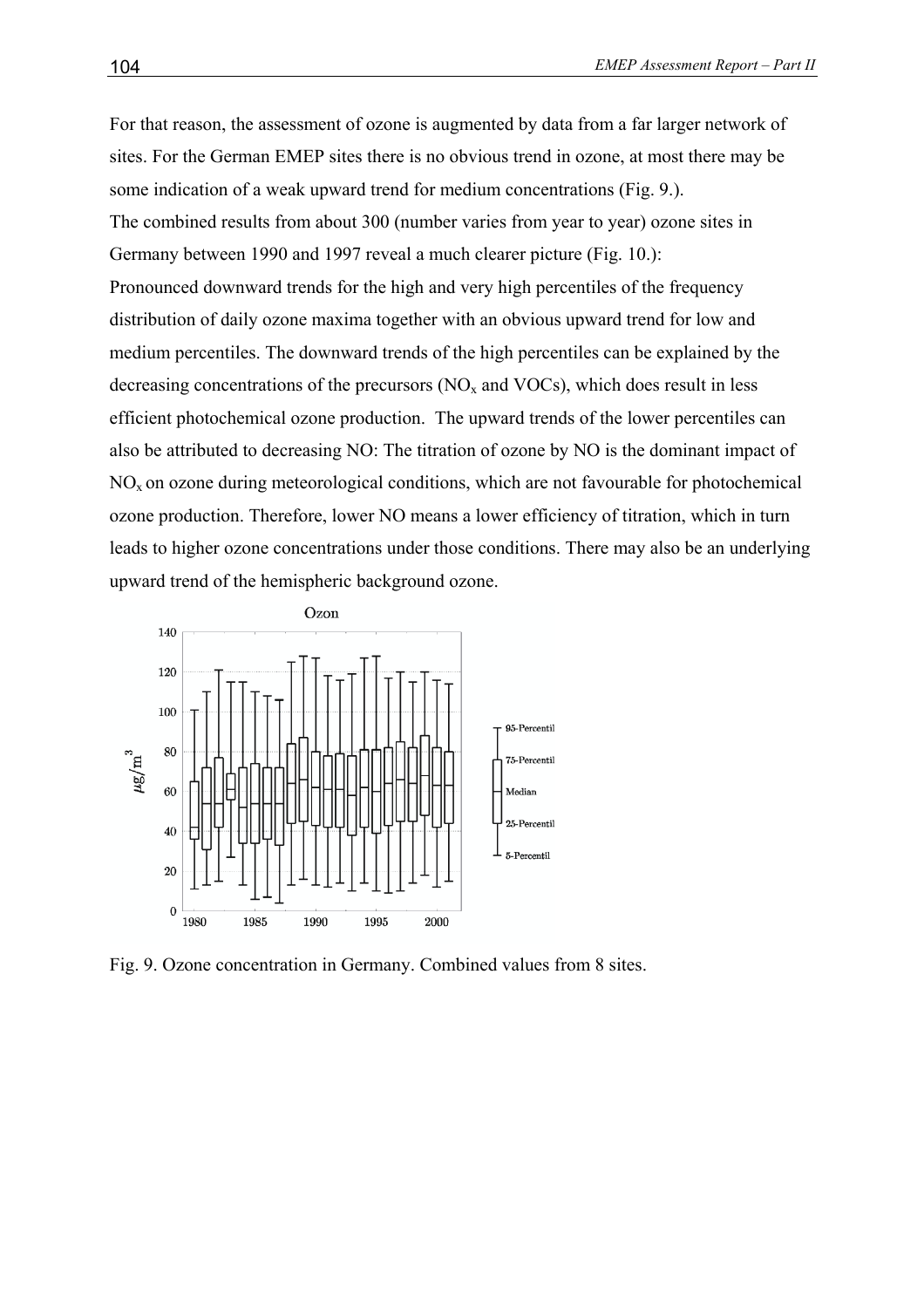![](_page_8_Figure_1.jpeg)

Fig 10. Percentiles of ozone. Combined daily maximum values from about 300 sites in Germany.

# **5. Particles**

Particulate Matter became an issue for EMEP only recently. On the other hand, the determination of the particle mass concentration is integral part of the measurement program at German EMEP sites since more than twenty years now. Like most of the other air pollutants, the PM mass concentration and the concentration of particulate sulphur show significant trends:

Particles Mass: Downward trend, approximately a factor of 2.5 since 1980, Sulphur in Particles: Downward trend, approximately a factor of 3 since 1980.

Although considerable, these trends are smaller than expected from the respective trends of particle and  $SO_2$  emissions. This may be caused by the non-linearity of secondary particle formation processes and the influence of long-range transport.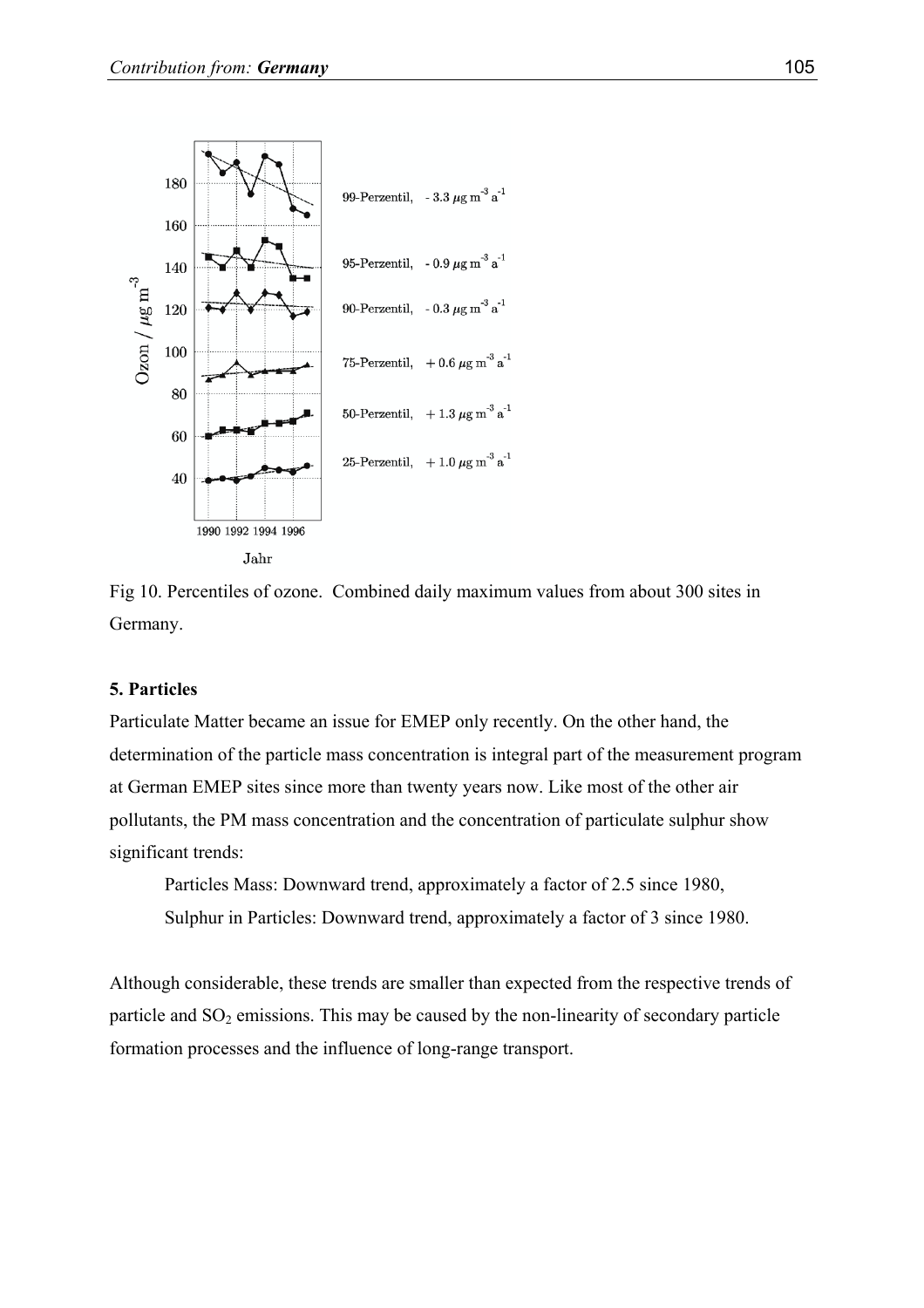![](_page_9_Figure_1.jpeg)

Fig. 11. Particle Concentration in Germany. Combined results from 8 sites.

![](_page_9_Figure_3.jpeg)

Fig. 12. Sulphur in Particles in Germany. Combined results from 8 sites

# **7. Overall assessment of the Air Pollution situation in Germany**

## **a) Present state**

The air pollution situation in Germany has considerably improved over the last two decades.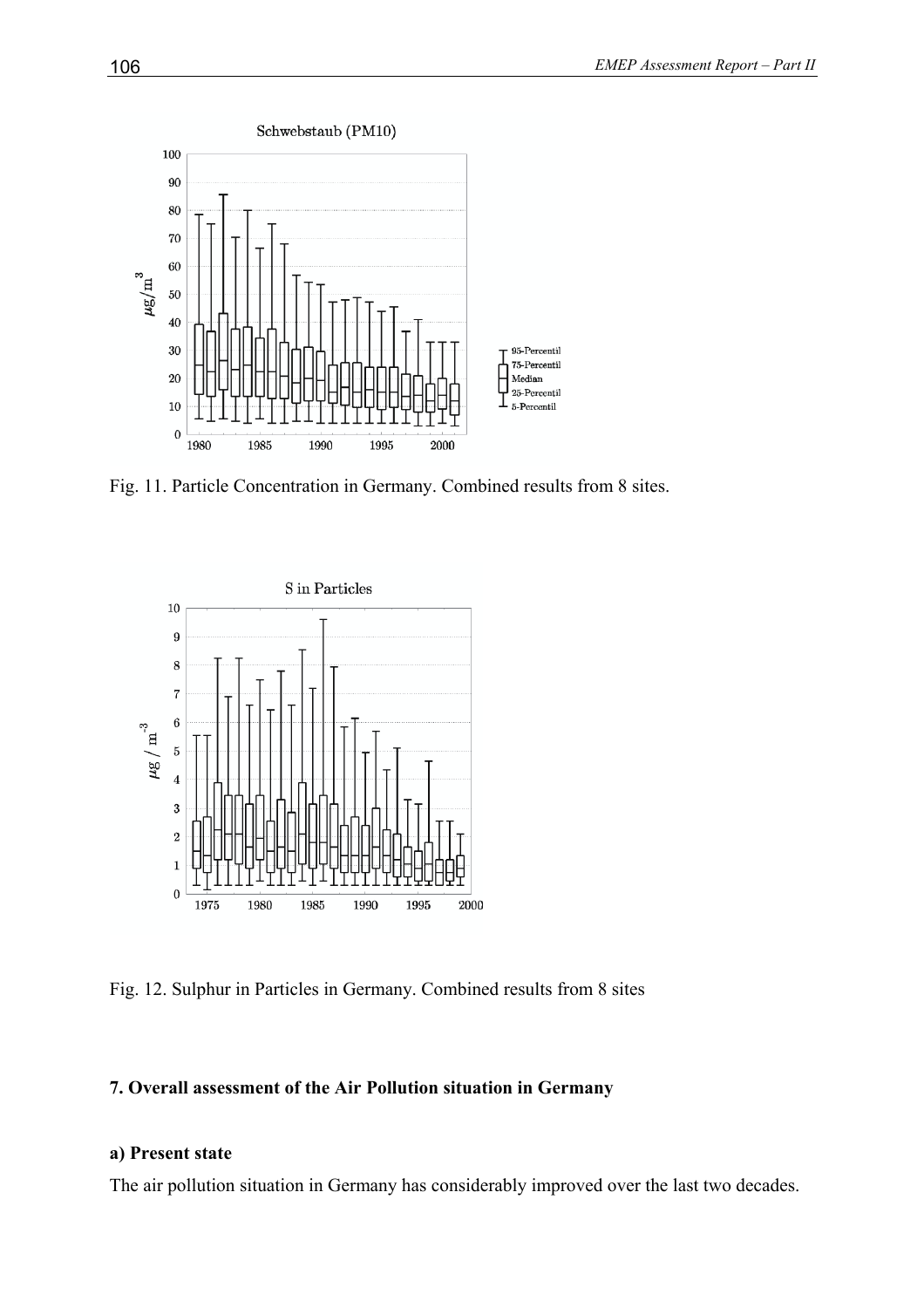The national emissions have effectively been reduced and they are expected to be reduced further where possible and necessary. The concentrations of most air pollutants have decreased considerably. The EU standards for  $SO_2$  and  $NO_2$  are almost nowhere exceeded now. The frequency, intensity and spatial extension of high-ozone episodes are much smaller now than in the early 1990s. The "acid rain"-problem has been solved to a large extend.

### **b) Further needs**

 There are still some areas, where critical loads are exceeded substantially. (This is partially caused by long recovery times). The EU-standards for ozone concerning crop protection are exceeded in large areas. The projected more stringent EU-standard for ozone concerning health protection is presently exceeded to some extend. The EU-standards for particles will be difficult to meet in some areas. Common to the last three mentioned problems is, that they are largely influenced by long-range and hemispherical transport and can therefore not be tackled by national means alone.

#### **8. Appendix: Technical details.**

#### **a) Box-Whisker-Plots**

The box-whisker-plots for sulphur and nitrogen compounds in air and precipitation as those for particles are based on daily means values of the sites Westerland (DE01), Zingst (DE09), Waldhof-Langenbrügge (DE02), Neuglobsow (DE07), Deuselbach (DE04), Schmücke (DE08), Schauinsland (DE03) and Brotjacklriegel (DE05) (Zingst, Neuglobsow and Schmücke only after 1992). All the daily values of the 8 (or 5) sites from a particular year were treated as one ensemble from which the percentiles are determined. These ensembles may

be regarded as representative for what is to be expected in rural areas in Germany. It should be mentioned, that the 5-Percentile is mostly determined by the detection limit of the respective measurement method.

### **b) Fig 4 a-d.**

 - for a site under concern, all available trajectories (EMEP webdab) are used to calculate trajectory crossing frequencies for each "emep - grid - cells" ( 150 km x 150 km ). This gives some kind of "trajectory climatology". The trajectory crossing frequencies are then used as weight factors, which where multiplied with the gridded annual emissions to give some kind of "effective emission" for the considered site. These are then scaled to give numerical values